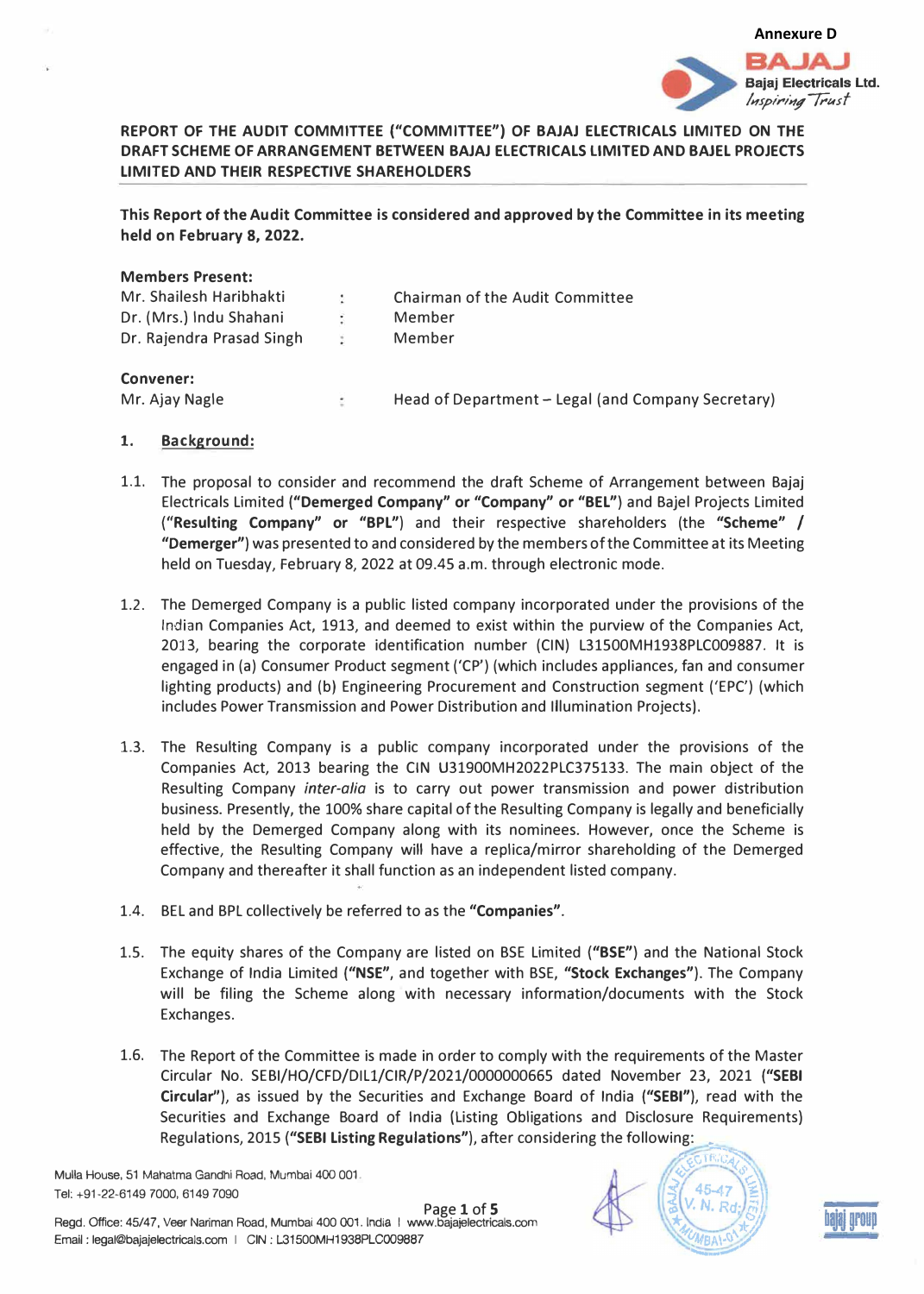1.6.l. Draft Scheme;



- 1.6.2. Valuation report dated February 8, 2022, issued by Messrs RBSA Valuation Advisors LLP {RVE No.: IBBI/RV-E/05/2019/110), being registered valuer appointed for the purpose of the Scheme **("Valuation Report");**
- 1.6.3. Fairness opinion report dated February 8, 2022 issued by Dalmia Securities Private Limited, Category I SEBI Registered Independent Merchant Banker (Reg. No. INM000011476) providing the fairness opinion on the share entitlement recommended in the Valuation Report **("Fairness Opinion");**
- 1.6.4. Certificate dated February 8, 2022 obtained from the Statutory Auditors of the Company i.e. S R BC & CO LLP, Chartered Accountants (FRN: 324982E/E300003) to the effect that the Scheme is in compliance with applicable Accounting Standards specified by the Central Government under Section 133 of the Companies Act, 2013 **{"Statutory Auditors Certificate");** and
- 1.6.5. Undertaking with regard to the non-applicability of requirement as prescribed in terms of Para 10 of the SEBI Circular in respect of the Scheme (i.e., the approval only by public shareholders), duly certified by the statutory auditors of the Company, since no allotment is proposed to be made to any of the persons mentioned therein pursuant to the proposed Scheme.

# **2. Proposed.Scheme:**

2.1. The Scheme provides for transfer by way of demerger of the Demerged Undertaking *(as defined a) in the Scheme*) of the Demerged Company into the Resulting Company and consequent issue of New Equity Shares *(as defined in the Scheme)* by the Resulting Company to the shareholders of the Demerged Company in accordance with the provisions of Sections 230 to 232 of the Companies Act, 2013 and other applicable provisions, if any.

# 2.2. **Consideration/Share Exchange Ratio:**

In terms of the Scheme and based on Valuation Report and Fairness Opinion, following would be the share entitlement ratio:

*"1 equity share of the face value of INR 2 each fully paid-up of the Resulting Company shall be issued and allotted for every 1 equity share of face value INR 2 each fully paid up held by equity*  shareholders of the Demerged Company."

- 2.3. The "Appointed Date" for the Scheme means opening of business hours on 1st day of April, **2022.**
- 2.4. The "Effective Date" for the Scheme means the day on which last of the conditions specified in Clause 24.1 {Conditionality of the Scheme / Conditions Precedent) of the Scheme are complied with.
- 2.5. The Scheme would be subject to the sanction or approval of the Hon'ble National Company Law Tribunal, SEBI, Stock Exchanges, shareholders, creditors and other Appropriate Authorities *(as defined in the Scheme).*

Mulla House, 51 Mahatma Gandhi Road, Mumbai 400 001. Tel: +91-22-6149 7000, 6149 7090

Page **2** of **S**  Regd. Office: 45/47, Veer Nariman Road, Mumbai 400 001. India | www.bajajelectricals.com Email: legal@bajajelectricals.com | CIN: L31500MH1938PLC009887



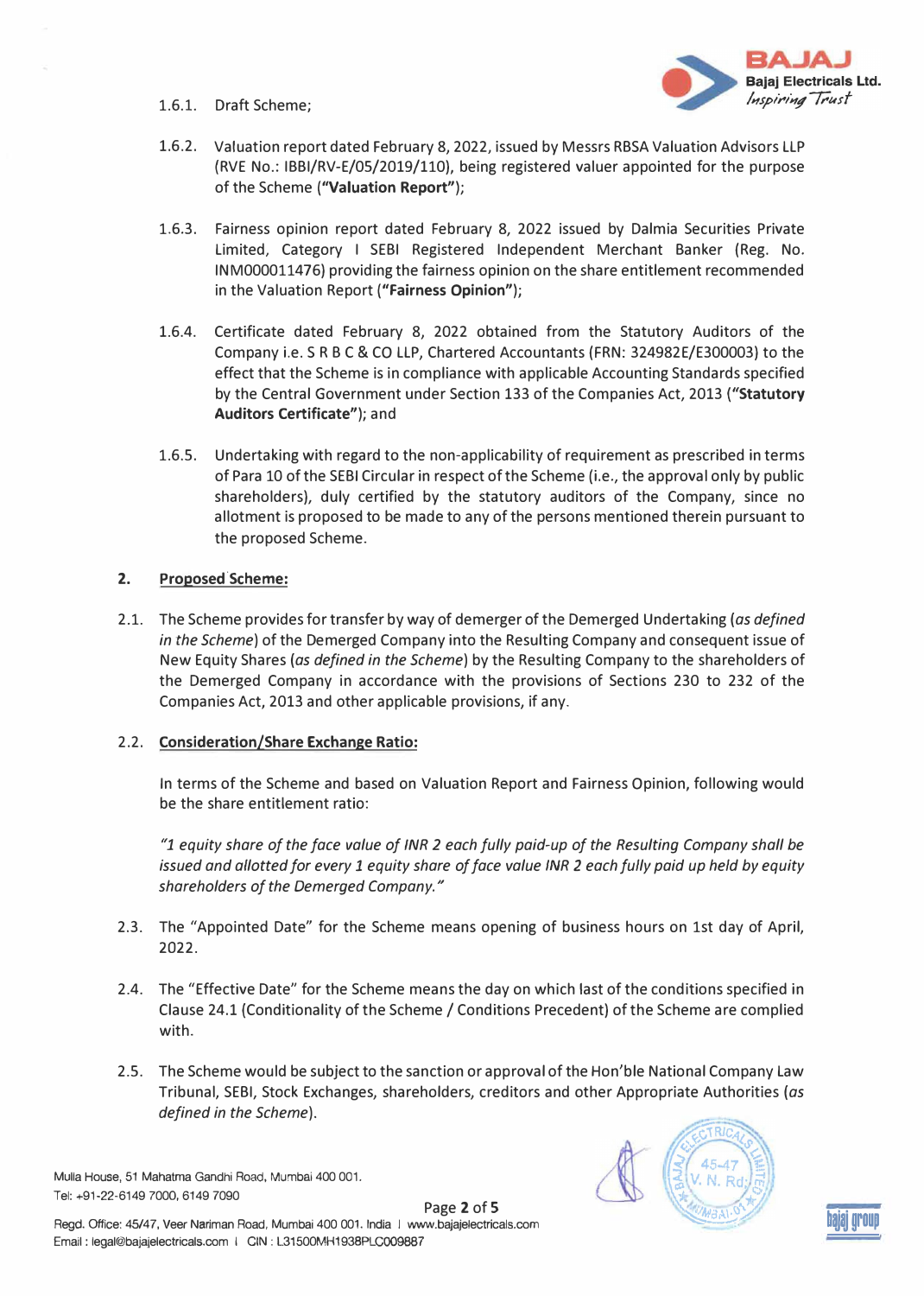

#### **3. Rationale/ Need for demerger of the Demerged Undertaking into the Resulting Company:**

#### *Ill. RATIONALE OF THE SCHEME*

*(a) The Demerged Company has 2 (two) distinct business segments viz. (i) Consumer Product segment ('CP') (which includes appliances, fan and consumer lighting products) and (ii) Engineering Procurement and Construction segment {'EPC'). The EPC segment primarily focuses on Illumination Business and Power Transmission and Power Distribution Business.*

*(b) Illumination Business which is a part of EPC segment is more synergistic to CP segment and its risk and rewards are also aligned to that of CP segment.*

*(c) The nature of risk, competition, challenges, opportunities and business methods for the Power Transmission and Power Distribution Business (as defined hereinafter) is separate and distinct from the Remaining Business (as defined hereinafter) carried out by the Demerged Company. Further, the way the Power Transmission and Power Distribution Business is required to be handled and managed is not similar to that of the Remaining Business.*

*(d) Each of the varied businesses carried out by the Demerged Company have significant potential for growth and profitability and can attract different set of investors, strategic partners, lenders, etc. Therefore, as these businesses approach their next phase of growth, it would be strategically apt to segregate the Power Transmission and Power Distribution Business from the Remaining Business.*

*(e) The segregation shall enable them to move forward independently, with greater focus and specialization, building on their respective capabilities and their strong brand presence. It will also help to channelize resources required for all the businesses to focus on the growing · businesses and attracting right talent and providing enhanced growth opportunities to existing talent in line with a sharper strategic focus on each business segment under separate entities.*

*(f) The Scheme will also enable the Demerged Company and the Resulting Company to focus and enhance its respective businesses by streamlining operations and its management structure ensuring better and more efficient management control.*

*(g) Bifurcation of these businesses will enable unlocking value of each vertical thereby paving way for focused growth with a view to create significant stakeholder value and at the same time allow investors to allocate their portfolio into separate entities, focused on the distinct entities. Further, it will enable independent and distinct capital allocation approach and balance sheet management based on the distinct needs of each business.*

*(h) Thus, the demerger would help in achieving the desired operating structure and shall interalia have following benefits:*

*(i) Create sector focused companies;*

*(ii) Streamline the management structure;*

*(iii) Unlock value for shareholders;*

*(iv) Ring-fence businesses from each other; and*

*(v) Better risk management.*



Mulla House, 51 Mahatma Gandhi Road, Mumbai 400 001. Tel: +91-22-6149 7000, 6149 7090

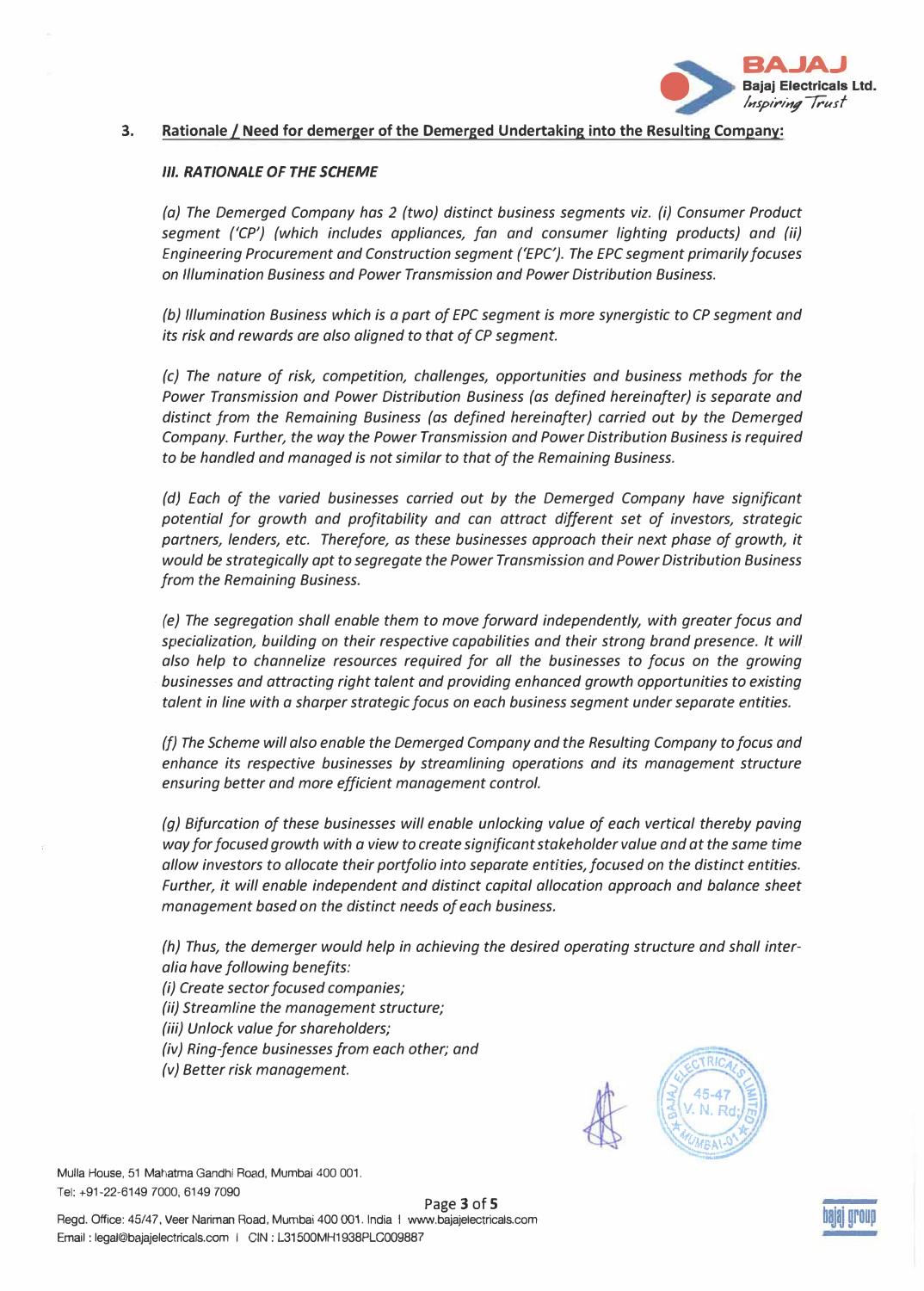## **4. Synergies**



- 4.1. Considering the varied nature and potential opportunities of each of the business segments and the need for a focused approach to unlock these opportunities, it is now considered expedient to demerge the Power Transmission and Power Distribution Business *(as defined in the Scheme)*  of the Demerged Company.
- 4.2. The said Demerger would enable the Resulting Company to enhance operational efficiencies, ensuing synergies through pooling of the financial, managerial, personnel capabilities, skills and expertise and the management is of the view that said Demerger would help the Companies in:
	- 4.2.1. Streamlining of the business structure to enhance market positions and deliver long term growth;
	- 4.2.2. Unlocking the economic value of each of the businesses;
	- 4.2.3. Greater focus and attention through two separate Companies each having its own administrative set up along with independent management and strategic decisionmaking powers; and
	- 4.2.4. Tailored capital structure and capital allocation policies based on business-specific dynamics.
- 4.3. To unlock the value of Power Transmission and Power Distribution Business, it is considered appropriate to separate it and keep it in an independent listed entity. Further, the said Demerger will lead to benefits as explained in clause 3 above.

### **5. Impact of the Scheme on the shareholders of the Company**

The Committee reviewed the draft Scheme, Valuation Report, Fairness Opinion and Statutory Auditors Certificate and noted the same and recommended the following:

- 5.1 Upon the Scheme becoming effective, all properties, pre-qualifications, rights and powers and all debts, liabilities, duties and obligations and such other ventures including ancillary and support services in relation to the Demerged Undertaking shall be transferred to the Resulting Company on a going concern basis.
- 5.2 Further, pursuant to the Scheme, in consideration for the Demerger, the Resulting Company will issue its equity shares to the shareholders of the Demerged Company based on the Valuation Report and in the same proportion in which the shareholders hold the shares in the Demerged Company. The overall economic interest of the equity shareholders of the Demerged Company shall remain the same in both the Companies.
- 5.3 The provisions of this Scheme have also been drawn up to comply with the conditions relating to "Demerger" as defined under section 2(19AA) of the Income Tax Act, 1961 and therefore, it may not have any tax implications.
- 5.4 Based on the above and as there is no proposed change in the shareholding pattern of the Company pursuant to the Scheme, the Committee is of the informed opinion that the proposed Scheme is in the best interests of the shareholders of the Company and not detrimental to the interest of the shareholders, including the minority shareholders of the Company ·;·::;-���".!-

Mulia House, 51 Mahatma Gandhi Road, Mumbai 400 001.<br>Tel: +91-22-6149 7000, 6149 7090

Regd. Office: 45/47, Veer Nariman Road, Mumbai 400 001. India I www.bajajelectricals.com **Department of the Contract of Contract Contract of Contract Contract Contract Contract Contract Contract Contract Contract Contract** Email : legal@bajajelectricals.com I CIN : L31500MH1938PLC009887